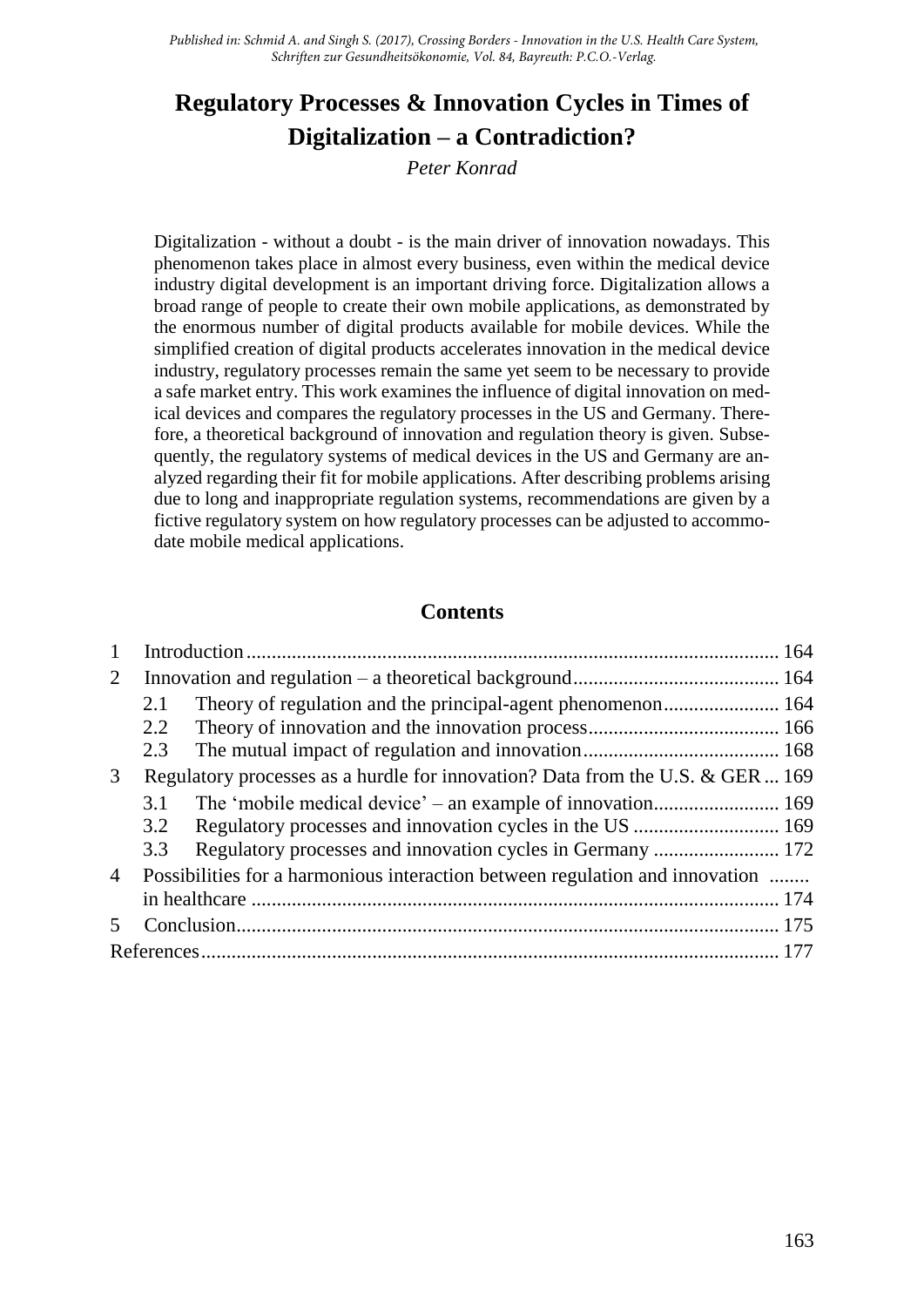### <span id="page-1-0"></span>**1 Introduction**

Innovative developments within healthcare industry are often regarded as both a boon and bane at the same time. On one hand, making progress in medical devices offers huge potential: Processes may be simplified and optimized, providers better connected, and patient care improved. On the other hand, technological progress is blamed as a main driver for the continuous increase in healthcare costs (Sorenson et al., 2013). A substantial role within innovation in healthcare is played by digitalization. The range of benefits of digitalization for the healthcare industry and health systems can still hardly be imagined, though it is evident that digital products have had a huge impact (Malvey and Slovensky, 2014, p. 1). This rapid change to digitalization leads to several challenges: The subordinate problem deals with a still missing coherent terminology for digital, innovative products in healthcare (Albrecht and Jan, 2016, pp. 48–52). Of greater importance is the creation of an appropriate regulatory system, which allows fast access to the market but still considers and eliminates potential threats (Kramer et al., 2012, p. 853). Due to health systems often being strictly regulated, beneficial circumstances for creating innovative products are scarce. Nevertheless, the number of digital products seems to grow without any limits while the political and regulatory frameworks around the globe struggle to keep pace (Bierbaum and Bierbaum, 2017, pp. 255–256; Boulos et al., 2014, p. 1; Roh and Kim, 2017). There is no doubt that regulation of medical devices is a mandatory part within every health system to secure patients' health. Regulatory processes must fit adequately to the fast cycles of innovation and follow the rapid changes initiated by digitalization as well as the confusing number of digital products which claim to be part of the healthcare system.

This work examines the problems within the medical device industry due to rigid and long regulatory processes in addition to the dynamic innovation cycles within the industry. Because the meaning of digitalization for innovation in healthcare is still to be determined this work will just focus on digital products within the medical device industry. A theoretical framework about regulation and innovation forms the basis for this topic. Afterwards, the application of regulatory processes on digital medical devices is investigated. Corresponding to the topic of the book, the focus is on these processes in the US and Germany. An evaluation of the suitability of the current situation and potential suggestions for improvement closes this essay.

### <span id="page-1-1"></span>**2 Innovation and regulation – a theoretical background**

#### <span id="page-1-2"></span>**2.1 Theory of regulation and the principal-agent phenomenon**

The act of regulating market entry and distribution of medical devices within a health system has the intention of protecting people from undesirable effects on their health status (Cheng, 2003, pp. 3–8). This is based on a very fundamental understanding of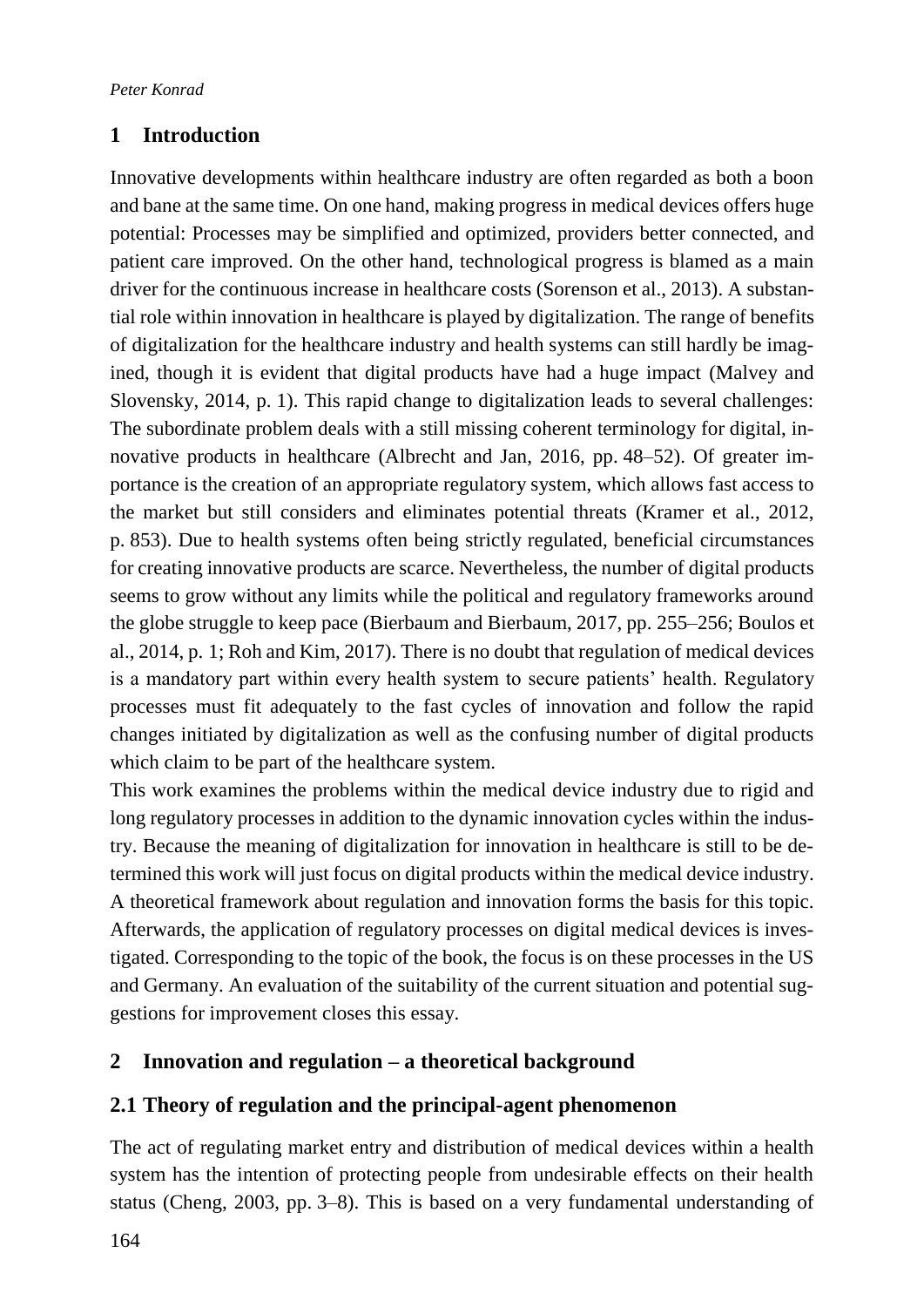regulation: The interaction of normative objects and private interests demands governmental action, which is represented through politics (Baron, 2007, p. 1,349). Regulation is commonly separated into *economic regulation*, *social regulation* and *administrative regulation*. While economic regulation is used for improving the performance of markets (e.g. through restrictions, standards, market entry conditions, etc.), social regulation relates to the protection of public health and well-being. Finally, administrative regulation determines governmental actions in private and public sectors, e.g. taxes and healthcare administration (OECD, n.a.).

Within markets, those regulatory interventions are required because of asymmetric information, a main part within the principal-agent theory. This phenomenon occurs when there are parties contracting with each other which are suffering an unequal level of information and individual action cannot be observed. As a consequence, this leads to moral hazard, which prohibits "first best" solutions (Holmstrom, 1979, p. 74). In the case of asymmetric information, regulation serves as mediator to create equal conditions between the principal and agent and to eliminate economically inefficient behavior (Baron, 2007, p. 1,349). Regarding regulation of medical devices, asymmetric information can be observed in different scenarios: the manufacturer of a medical device (both physical and digital) has a strong advantage in information compared to customers; customers may be patients acquiring the product directly from the manufacturer or distributor and uses it for himself; or the customer is represented by a care provider, who acquires the medical device for commercial use and applies the medical device for patient treatment. The user in the last two cases is unable to assess the benefit of a medical device in advance, as is common in health economics (Zweifel and Manning, 2000, pp. 412–413). Furthermore, the manufacturer has an incentive to maximize his profit. A corresponding minimization of the costs to achieve greater profits in this situation could lead to a reduction of efforts to protect the interests of consumers. This legitimatizes governmental regulation to reduce economic costs and guarantee patient safety (Cheng, 2003, pp. 7–8). Regarding medical devices affecting peoples' health, the role of governmental regulation is mainly to introduce and adopt a minimum standard of quality. There are several theoretical mechanisms through which asymmetric information can be

solved by governmental regulation (Baron, 2007). In a concrete setting with a regulatory framework, the manufacturer of the medical device would have to pass a predefined and comparable standard, which allows the users to trust the product is at least a certain level of quality. Attention should be paid to changing circumstances, though. Regulatory processes may be adequate for a certain range or type of products, but changes and drifts over time may influence the industry and demand an adoption of new regulatory framework.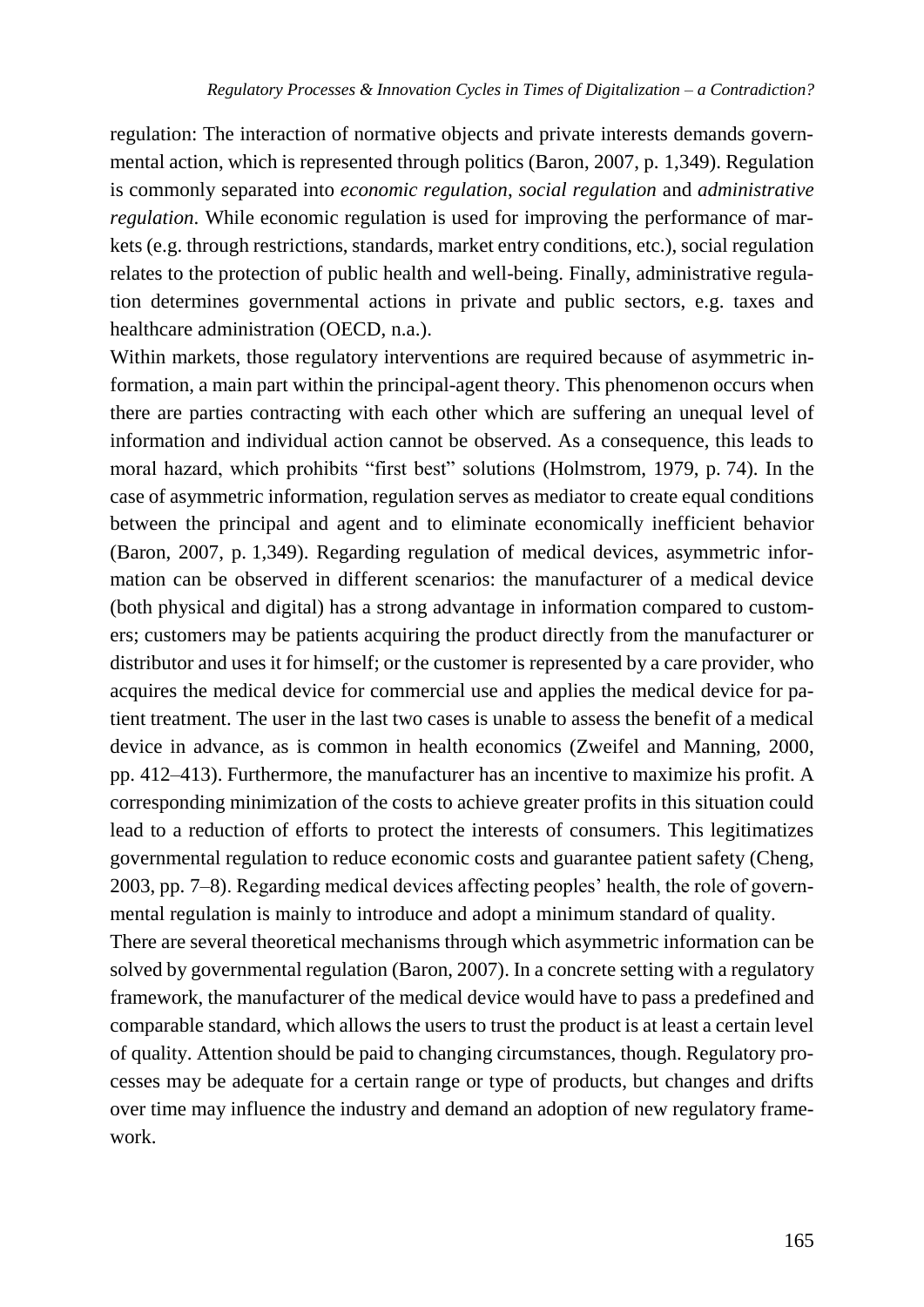### <span id="page-3-0"></span>**2.2 Theory of innovation and the innovation process**

The term "innovation" is widespread and used in several contexts with different meanings (Baregheh et al., 2009). For a better understanding, there should be a common definition of innovation: following the Sociologist Everett M. Rogers and his pioneering book "Diffusion of Innovations" innovation should be understood as something that distinguishes itself through a certain novel characteristic (Rogers, 2003, p. 12). This can be expressed through new processes, products, or changes in organization. The aim innovation strives for - from a company's point of view - is either to reduce unit costs and/or enlarge demand within the market (Sengupta, 2014, p. 1). Therefore, innovation is also seen as a possible way to create competitive advantage (Porter, 1990, p. 74).

Innovation is often separated into different subtypes. We will just focus on few which are relevant to the medical device industry and digitalization:

- One subtype is technology-based innovation. This term sums up all product innovation, process innovation, investments of the industry in research and development, and the transmission of technology (Sengupta, 2014, p. 1).
- Another separation into subtypes involves endogenous and exogenous innovation. Endogenous innovation develops from the incentives of the market. Innovation in this case is most often created by being the first company with a new technology and earning a monopolistic standing within the industry, e.g. through patent protection. Exogenous innovation describes a form of innovation which develops through a background outside the industry, e.g. academic research (Sengupta, 2014, pp. 1–5).
- Finally, there should be separation between incremental and radical/disruptive innovation. While the first means to make small changes piece by piece on an already existing product, the latter describes a complete substitution of an existing product (Stewart, 2011, p. 2).

These "types" of innovation take place in an innovation process. One of the most common interpretations is from Andrew van de Ven (1999), who distinguishes between a linear and a cyclical model. The main difference between these models is that there are straightforward, defined tasks within the linear model and a more blurry, interdependent, and repeating process within the latter. Additionally, the cyclical model makes it difficult to comprehend which aspects are influencing which development. In comparison to the linear model, a cycle of the innovation process is defined by the obligatory fact that it must repeat itself (Figure 10.1).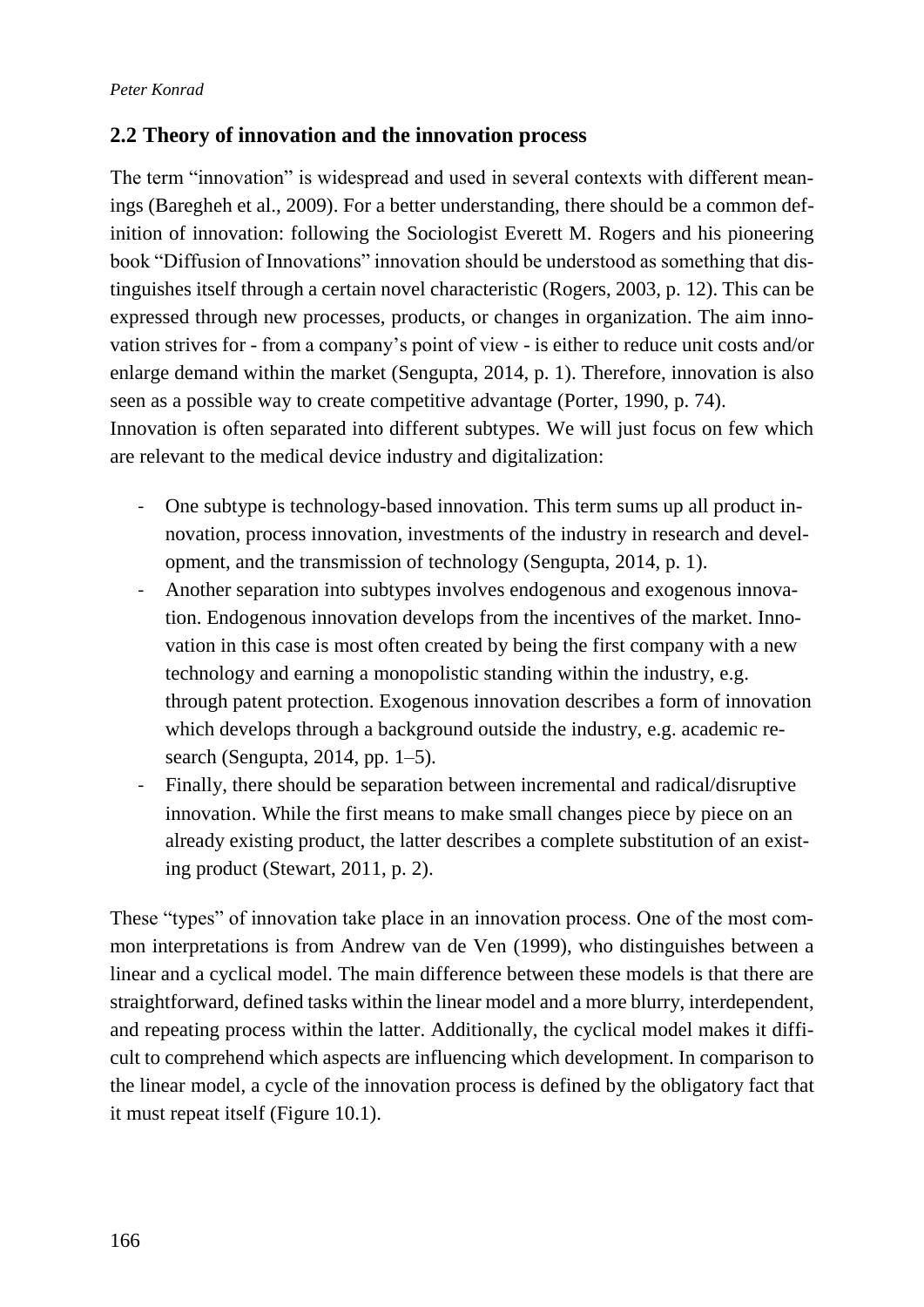

*Figure 1: Innovation cycle in the medical device industry* 

Source: Own representation based on Van de Ven, 1999 and Mostardt, Ochs, et al., n.a.

If we consider the previous information about the different subtypes and characteristics, innovation within the medical device industry by digital products can be categorized as follows: The first aspect of innovation arises through digitalization, which represents a divergent technology. Therefore, we see technology-based types of innovation. Second, mainly endogenous innovation can be observed. This is a result of the incentives of the healthcare market and its demand for innovative solutions. Third, digital products represent disruptive innovation. Those products do not only improve but also substitute existing products on the market. All this technology-based, endogenous, and disruptive innovation in the medical device industry happens within a cycle of innovation that creates incremental progress. This means that this new area in the medical device industry is improving through its changes. All these special factors lead to a special demand for regulation of the products created.

This leads us to how innovation is adopted by the users: innovation - digitalization in particular - can hardly be described without diffusion. Diffusion is the process of communicating an innovation through a social system (Rogers, 2003, p. 10). Rogers distinguishes between different types of adopters, according to their innovativeness. This factor determines the rate of adoption of an innovation, i.e. how fast does an innovation establish itself within a system (Rogers, 2003, pp. 22–23). Additionally, innovation must be separated from invention: while innovation means a change in the producing systems of manufacturers, invention describes a shift within the technical opportunities themselves (Brozen, 1951, p. 239). Innovation itself always creates uncertainty, which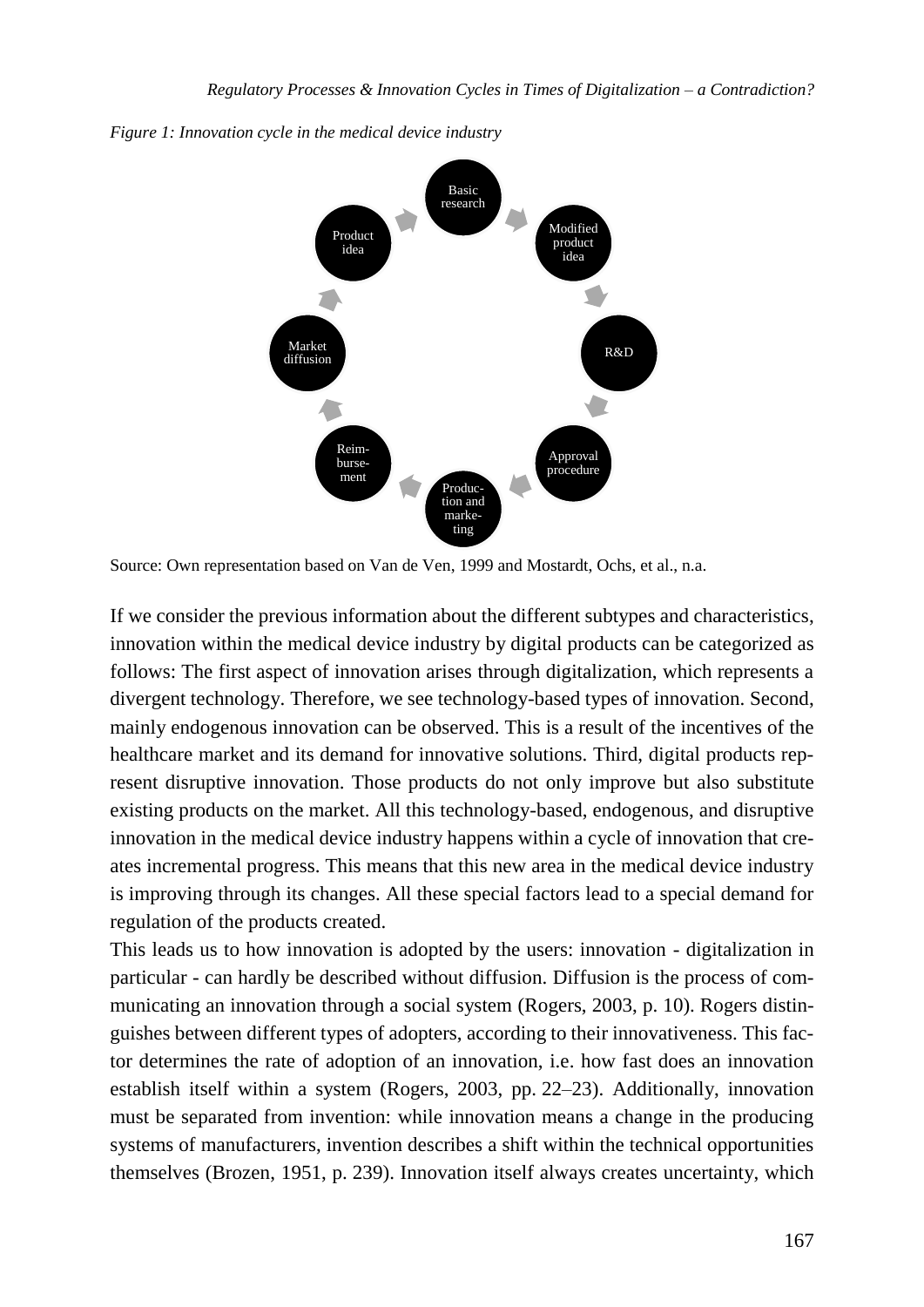depends on the user's possibility to evaluate the risks. Because the risks of medical products can hardly be assessed by the users - according to the principal-agent theory - it is the duty of regulatory procedures to reduce those risks for the patients. The specific aspects of health systems, e.g. the reimbursement system and the number of different actors, influence the diffusion of innovation. In consequence, the economic success of a medical app depends on the rate of diffusion, which in turn benefits from low uncertainty and short regulatory processes. Regulation therefore can have huge impact on diffusion of medical device innovation.

### <span id="page-5-0"></span>**2.3 The mutual impact of regulation and innovation**

The governmental approach of implementing regulatory processes in markets represents an interference with the liberal market environment. These actions are mandatory as a result of market failure provoked by asymmetric information as mentioned above (Akerlof, 1970; Samuelson, 1984). Consequently, those diverse conditions have several positive and negative effects on innovation cycles.

On the one hand, different regulatory actions enhance the circumstances for innovation in markets. Regulation can ensure an appropriate level of competitiveness and openness among businesses. This is a main condition to promote innovation in an industry because a certain level of competitiveness sets incentives to achieve a competitive advantage (OECD, n.a., p. 12). Therefore, companies have to reach several requirements which can only be fulfilled by creating product or process innovations (Blind, 2016, p. 3). In contrast to this indirect way of promoting innovation, the straight approach would be realized by handing out intellectual property rights. This form of regulation is explicitly dedicated to enhancing innovation by giving patents to create a monopolistic situation as a reward (Blind, 2016, p. 3).

On the other hand, regulation can lead to massive impediments for innovation. The regulatory burden on the companies requires financial resources and time which could otherwise be invested in innovative approaches. This hits small companies trying to focus on their innovative initiatives especially hard (Stewart, 2011, p. 2). Regulation might also restrict research efforts, the possibility of using different technologies, and the technology diffusion (OECD, n.a., p. 12). Furthermore, competition can be hindered and market entry can be complicated. This leads to a delay in supply or even a cessation of production(Blind, 2016, pp. 8–10). Especially within the medical device industry, the interaction between regulation of and innovation in market entry plays a huge role: how is it possible to ensure patients have access to the newest innovations in a fast way but also make sure that safety is not jeopardized (WHO, 2010, p. 14)?

The relationship between regulation and innovation seems to be one-sided because regulation has huge impact on innovation. Despite this, it can also be mutual and digitali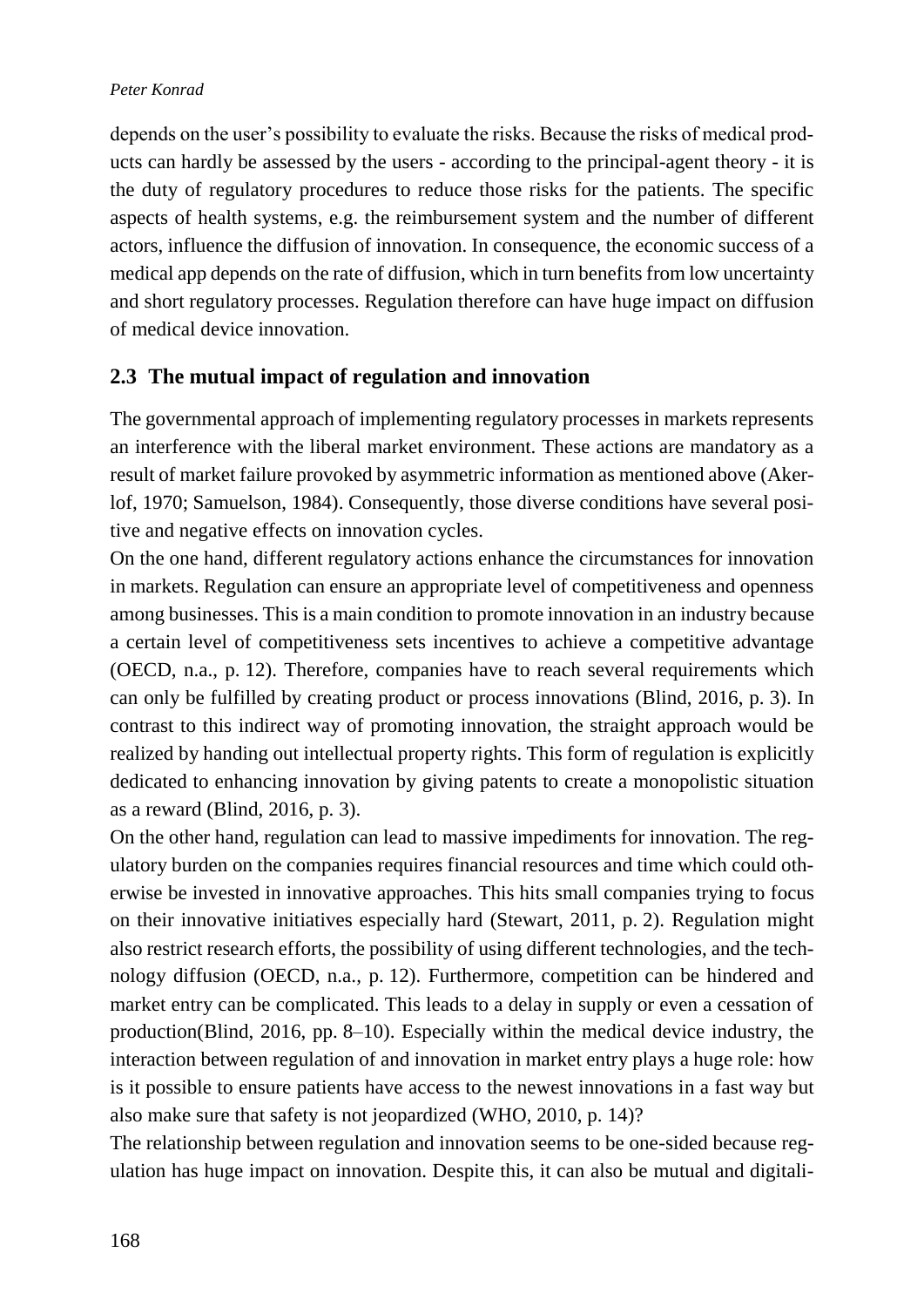zation is a very suitable example. The development of digital products created new sections within many businesses, if not a business itself. Following Rogers (2003), innovation leads to uncertainties about how to treat new products. Consequently, this innovative development encourages the creation of new regulatory mechanisms (Bierbaum and Bierbaum, 2017, p. 249).

# <span id="page-6-0"></span>**3 Regulatory processes as a hurdle for innovation? Data from the U.S. and Germany**

### <span id="page-6-1"></span>**3.1 The 'mobile medical device' – an example of innovation**

When renowned Harvard professor Clayton M. Christensen stated back in 2000 that healthcare could be "saved" by disruptive innovation, he would not have known that digitalization will maybe make this happen (Christensen et al., 2000). The introduction of digital opportunities created several new but blurry business fields in healthcare, e.g. mobileHealth (mHealth), telehealth and eHealth (Malvey and Slovensky, 2014). Accordingly, the range of digital medical devices is very inconsistent and does not improve with growing technical opportunities (Hudes, 2017, p. 1). For consistency in this work, a common understanding of what is meant with the term "medical device" in the digital spheres should be determined. First, the focus is exclusively on digital products. There is no doubt that innovation in the medical device industry happens in many ways, but digitalization has an outstanding position in the present time. Also, the innovation cycles of digital products differ heavily from physical products, creating several challenges for regulation.

Second, a standard definition of "medical device" should be adopted by the *US Food and Drug Administration* (FDA) and the *Bundesinstitut für Arzneimittel und Medizinprodukte* (BfArM). These institutions are responsible for approval procedures for medical devices in the US and Germany. Accordingly, this essay will focus on the regulatory processes of mobile medical applications and will exclude health applications (programs with only preventive purpose), telemedicine, and any kind of health information systems (BfArM, 2015; FDA, 2017b). The investigated programs are used by patients or professional users. mobile medical apps are software programs running on mobile devices, which fall into the category of medical devices in the US and Germany (BfArM, 2015; FDA, 2017c). This will be further be specified in the following sections.

### <span id="page-6-2"></span>**3.2 Regulatory processes and innovation cycles in the US**

The FDA first published a guideline for mobile medical applications in 2013 and updated this due to dynamic development in 2015. This guideline states that a mobile medical app must fall under section 201(h) of the Federal Food, Drug, and Cosmetic Act (FD&C Act) (FDA, 2015, p. 7). This states the app has to be an accessory to a regulated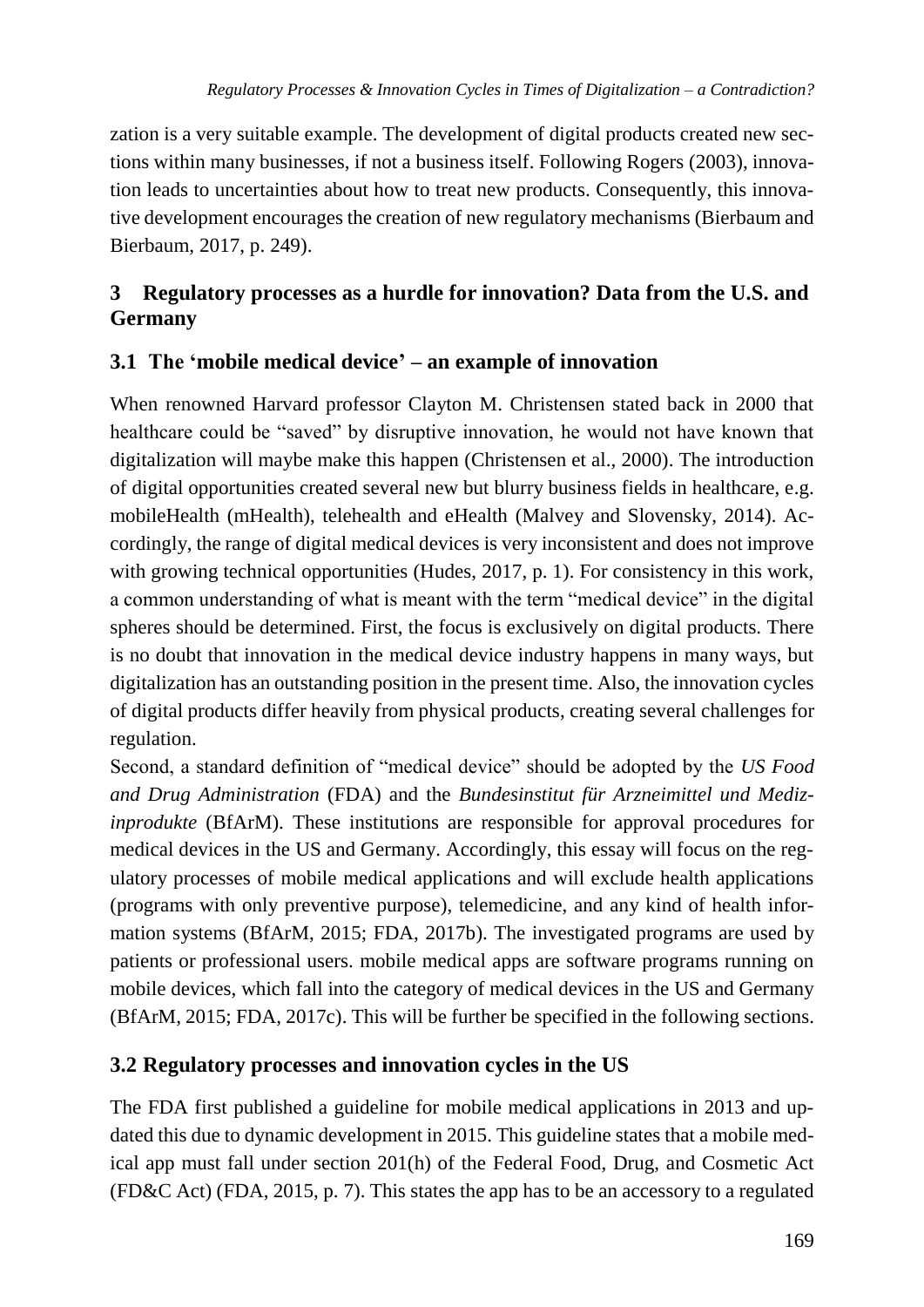medical device or has to convert from a mobile platform into a regulated medical device (FDA, 2017c). The section 201(h) also gives a description of which criteria have to be met to be declared as medical device: a medical device has to affect body functions or be involved in "the diagnosis of disease or other conditions, or in the cure, mitigation, treatment, or prevention of disease"(FDA, 2015, p. 7). The application of this definition represents the first level of regulation. If the product does not meet this description, there will not be any regulatory process. As soon as the intended use of the digital product meets the definition, the same regulatory processes used for physical medical devices are applied (FDA, 2017c). The process starts with the classification of the mobile medical device into three classes of risk. With a higher risk class, the severity of regulatory requirements increases. The medical device is allocated to one of the risk classes by a classification number, which belongs to the area of application on a human body (FDA, 2014a). No matter which class a medical device is part of, there are general controls like being manufactured under a quality assurance program, fit for the intended use, labeled adequately, and registered as well as listed by the FDA (FDA, 2014b). Class I is the most common for mobile apps and represents devices with low risk for the user which must only fulfill general controls in most cases. Medical devices with moderate risk ranked as Class II must pass a Premarket Notification 510(k) in addition (FDA, 2014a). This process should demonstrate to the FDA that the medical device is safe and effective by comparing it with an already established device on the market. After the 510(k) is found successful by the FDA, the product can be introduced immediately on the condition that there might be inspections at any time by the FDA (FDA, 2016). For high risk devices (Class III), a Premarket Approval is mandatory. This includes scientific, regulatory documentation that demonstrates safety and effectiveness and is often supported by clinical studies (FDA, 2017d). After passing those regulatory processes the mobile medical device can be introduced to the US market (Kramer et al., 2012).

The time-consuming parts within the regulatory process of the FDA are the Premarket Notification 510(k) and the Premarket Approval for risk classes II and III. For the 510(k), the FDA sets itself a time frame of 90 days from the receipt of the 510(k) to come to a decision. If 100 days are exceeded, clarifying communication will take place (FDA, 2017e). In the case of the more strictly handled Premarket Approval for Class III devices, the time frame is extended to 180 days. The FDA confesses that the process may be lengthen if necessary (FDA, 2017d). In practice, the length of both regulatory processes take much longer: an investigation of all 510(k)-processes between 2012 and 2016 shows an average of 177 days in 2016 instead of the proclaimed 90 days (Emergo Group, 2017, p. 5). Not even 20% of all devices are cleared within the proposed timeline (Emergo Group, 2017, p. 7). The same situation can be examined for the Premarket Approval process for class III medical devices. Data varies between 290 and up to 518 days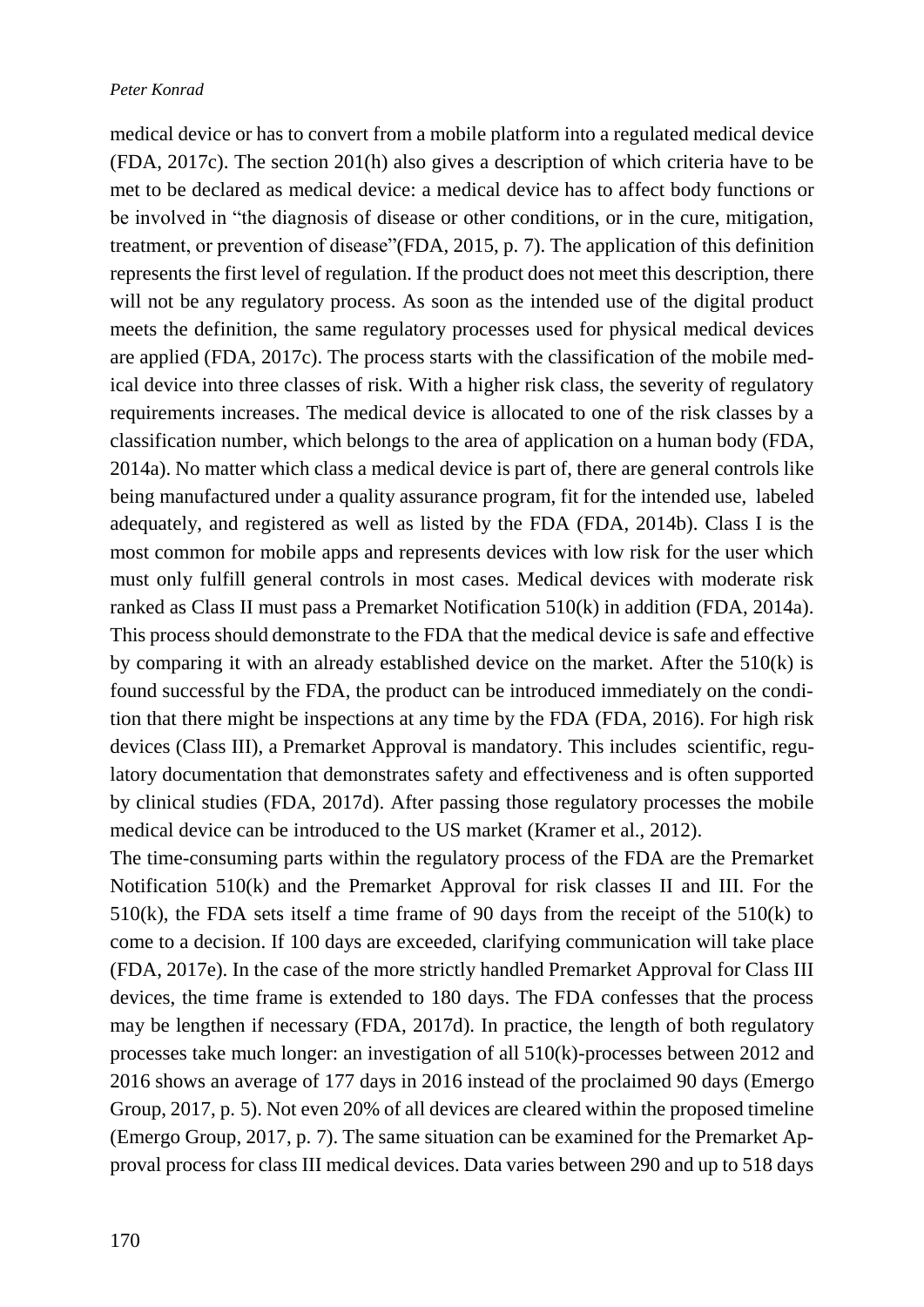as average instead of 180 days (AOK-Bundesverband, 2013; Makower et al., 2010; Walter et al., 2016). *Figure 10.2* summarizes the path of a digital product through the regulatory processes of the US.



*Figure 2: Regulatory process of a Mobile Medical Device in the US*

Meanwhile, innovation in the medical device industry is accelerating and the number of digital products is growing at an annual rate of 25 percent (Cortez et al., 2014, p. 372; FDA, 2017a). A survey under manufacturers carried out, that the most important drivers to gain competitive advantage are product innovation and reduction of time-to-market (PA Consulting, 2016, p. 12). Yet the time-to-market for medical devices takes three to seven years from conception to completing the regulatory processes (Fargen et al., 2013). From the start of communication with the FDA to approval, it takes an average of one to two and a half years (Makower et al., 2010, p. 6; Rising and Moscovitch, 2015). This development provokes reaction from the regulatory institutions. To keep the number of mobile medical applications under control, the FDA sets very strict definitions of what is regulated and which products are not. *Table 10.1* shows a selection of different regulations concerning mobile medical devices. Class III devices were not represented in the given examples of the FDA. A large portion of mobile apps which are per definition a medical device is excluded from regulatory processes because they pose low risk to consumer safety. For these low risk products there is no list with concrete details, only different examples (FDA, 2015, pp. 15–18). The broad exclusion of regulated mobile medical apps suggests an overload of the regulatory capacity. Furthermore, the FDA presents a list of apps which *may* be a medical device (FDA, 2015, pp. 23–26). The FDA also does not make clear how to deal with updates. It is simply stated that "minor, iterative product changes" do not require a re-evaluation of the product (FDA, 2017c). This underlines the uncertainty the institution when handling innovative products.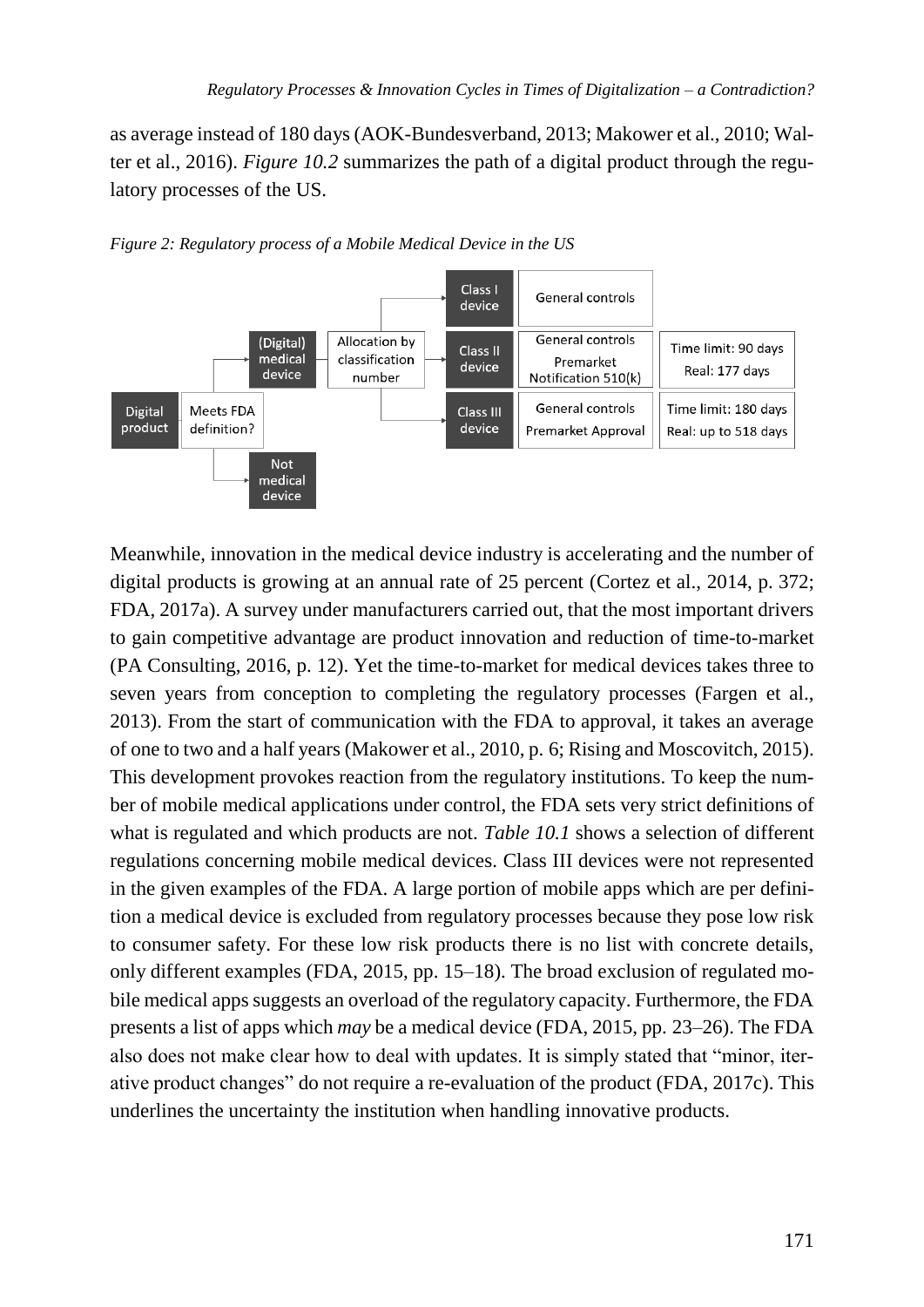| <b>Device</b><br><b>Name</b>                   | Applicant                                                                                                                                  | <b>Clearance</b><br>Date                                          | <b>Regulation Descrip-</b><br>tion               | <b>Risk</b><br><b>Class</b> |
|------------------------------------------------|--------------------------------------------------------------------------------------------------------------------------------------------|-------------------------------------------------------------------|--------------------------------------------------|-----------------------------|
| JiveX                                          | <b>VISUS TECHNOL-</b><br><b>OGY TRANSFER</b><br><b>GMBH</b>                                                                                | 9/16/2016                                                         | Picture archiving and com-<br>munications system | Class II                    |
| <b>Lumify Ul-</b><br>trasound<br><b>System</b> | <b>Philips Healthcare</b>                                                                                                                  | 10/3/2016                                                         | Ultrasonic pulsed doppler<br>imaging system      | Class II                    |
|                                                | (If a manufacturer's device falls into a generic<br>category of exempted class I devices as de-<br>fined, there is no explicit regulation) | (e.g.) Calculator/data pro-<br>cessing module for clinical<br>use | Class I                                          |                             |

*Table 1: Examples of FDA regulations for Mobile Medical Devices*

Source: FDA 2015.

#### <span id="page-9-0"></span>**3.3 Regulatory processes and innovation cycles in Germany**

In Germany, most of the responsibility for defining products as medical devices and regulating market entry is transferred to the European Union. These European laws must be implemented into national law. Therefore, all European regulations are compulsory for the German system.

As in the US, the first aspect for commercial distribution is the definition of the product. The German definition set in the *Medizinproduktegesetz* (MPG) follows the guideline 93/42/EWG of the European Union (also called Medical Device Directive; MDD). The decisive factor for a mobile app being declared as medical device is – similar to the FDA – the intended use. If the device should be used for diagnosis, prevention, supervision, or cure of sickness or injury, to change a physiological process, or for contraception the MDD is applied. Comparable to the FDA, a risk classification for these medical devices is used. Applications are separated into Class I with low risk (with Is for sterile and Im for measuring), Classes IIa and IIb are for middle and increased risk products, respectively, and Class III is for high risk devices. *Figure 10.3* represents the process in Germany. The classification is regulated under the MDD, which defines 18 rules regarding health risks (BfArM, 2015). According to these rules, most mobile medical devices are ranked Class I and sometimes IIa or IIb (BfArM, 2015; Bierbaum and Bierbaum, 2017, p. 255). The MDD further classifies mobile medical devices as *active medical devices* which are dependent on an external power source and often ranked within higher risk classes (BfArM, 2015). If medical apps are changed or expanded by updates, there is no clear way to deal with the change. In cases of a tremendous impact on users health, the responsible authority has to be informed (*Richtlinie 93/42/EWG des Rates.* Europäisches Parlament und Rat, 1993).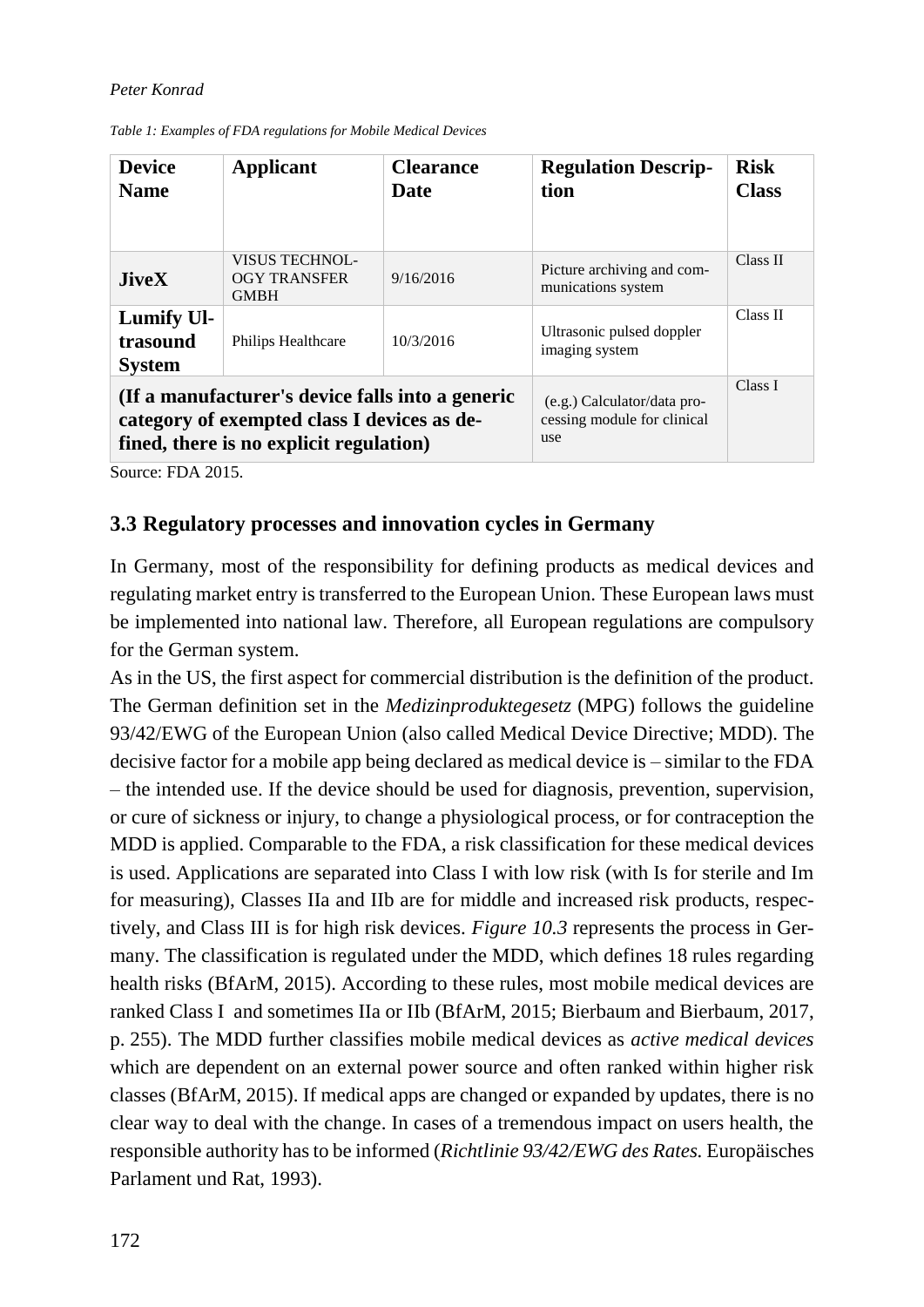

*Figure 3: Regulatory process of a Mobile Medical Device in Germany*

The aim of the regulatory process is the CE-sign, which shows the safety and effectiveness and also allows medical devices to be distributed within the European Single Market. Depending on the risk classification, the product must pass different assessments. Class I devices can be assessed by the manufacturer themselves and no inspection body is needed (e.g. TÜV; *Technischer Überwachungsverein*). For all other classes, an inspection body must be involved and a declaration of conformity must be provided (BfArM, 2015). The declaration of conformity depends on the risk classification and is determined by the regulations of the European Union. The requirements of approval procedures rise to correspond with higher risk classes. These can include risk management, technical documentation up to clinical studies, and cost-benefit-analysis within the MDD (BMG, 2010). In contrast to the US, where the state-owned FDA does the assessment by 510(k) or Premarket Approval, the risk classification and the declaration of conformity is done by the manufacturer itself. Just the certification is performed by a chosen inspection body according to appendix I of the MDD (BMG, 2010). Germany is in a decentralized and less arranged setting compared to the more centralized and transparent one in the US (Kramer et al., 2012, pp. 850–851).

As in the US, the regulatory processes play the leading role on the way to the market. In contrast, the time-to-market is reduced due to decentralized regulation: empirical data shows that the CE-certificate is assigned 36 months earlier in Germany than in the US for devices with Premarket Approval (Hwang et al., 2016, p. 4).Yet, the whole process is still estimated to be between four to six years (Neumann et al., 2016, p. 50). In both countries, the approval for low- and moderate-risk devices seems quite similar, where most mobile medical apps are concerned (Kramer et al., 2012, p. 852). Nevertheless, with a maximum release cycle of less than one year (in comparison to more than three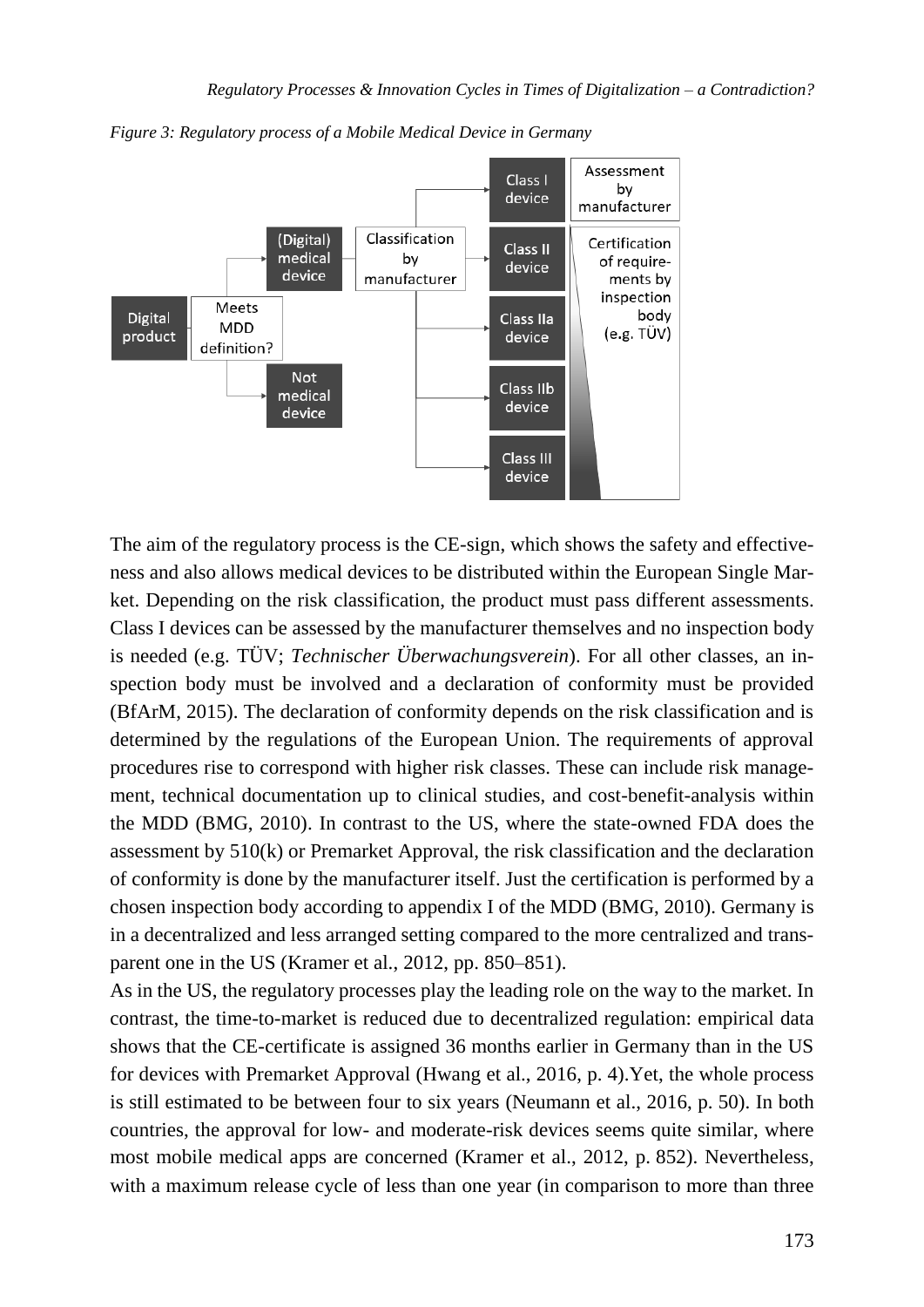years for normal medical devices), time-to-market increases and represents a loss of potential due to regulatory processes for innovative digital products (Knöpple et al., 2016, p. 13).

### <span id="page-11-0"></span>**4 Possibilities for a harmonious interaction between regulation and innovation in healthcare**

After looking at American and German medical device regulation, both have commonalties and differences. The risk classification systems are obligatory and seem to be quite similar, while the degree of centralization as well was the length of regulatory processes differs (Kramer et al., 2012, p. 850) Theory also provides a necessary component of economic and social regulation to maintain fair market conditions and secure population health. Yet this has partly negative effects on innovation and diffusion of innovation due to long regulatory processes. Since innovation cycles are much shorter for mobile medical apps, the application of the same regulatory processes as for physical devices seems questionable. Regarding the huge number of medical apps, a separate regulatory process would be more appropriate. For a better alignment, such a process is fictively proposed hereinafter:

For manufacturers of mobile medical apps, it is important to get a fast and comprehensive overview of the regulatory requirements. Therefore, a clear definition of a digital medical product must be found. The confusing mixture of terms like eHealth, mHealth, etc. prohibits a clear understanding and impedes the dialogue. The definition should be determined by concrete criteria and not the intended use or blurry examples. After an adequate definition and separation from apps with just preventive character, a classification must take place. The used risk classifications seem to be proven, but the results are biased due to the mixture with normal medical devices. A system tailored for digital products is necessary because the risks of digital products can hardly be compared to risks of physical devices. Lewis & Wyatt (2014) e.g. separate between inherent (those within an app) and contextual risks (which occur through use). A three-stage classification may maintain: Class I includes apps that contain or collect data. Within class II are apps that give support to the doctor or patient for diagnosis or therapy based on data. Class III would contain apps with data based recommendations for diagnosis or therapy that "substitute" care providers (Knöpple et al., 2016, pp. 22–25; Neumann et al., 2016, p. 25). This classification may be executed by a decision tree or similar tool. Of decisive importance is the consideration of updates. The development of digital products often happens through an iterative process and in cooperation with the final user. Furthermore, algorithms may be used, which evolve with increasing application (Neumann et al., 2016, pp. 32–35). This must be considered within the regulatory process and demands a reporting system. This hypothetical regulatory process is depicted in *figure 10.4*.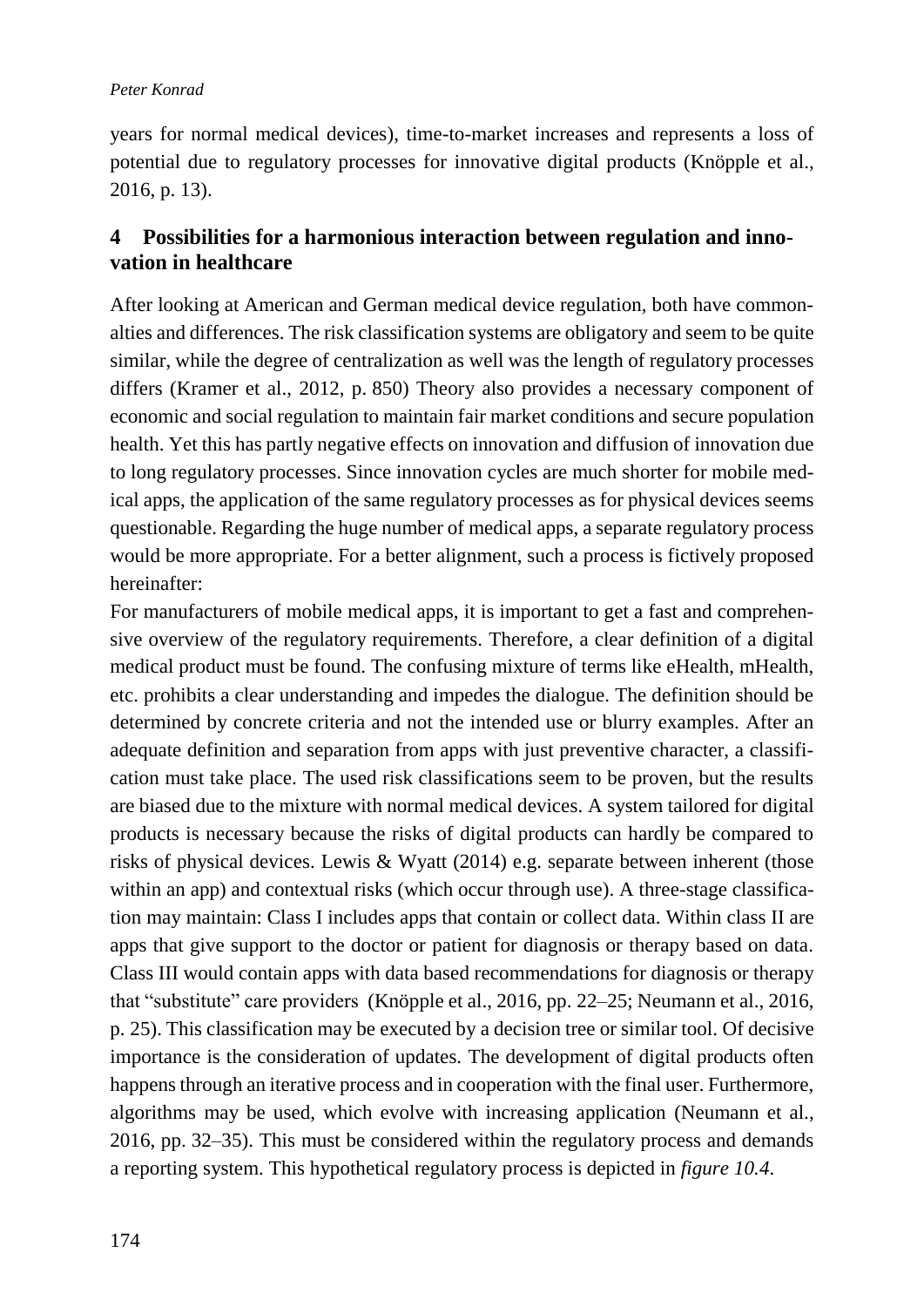No approval procedure should be prescribed for class I devices because these would not intervene in treatment. For classes II and III, a procedure similar to that used for drugs can be conceivable: due to the iterative development process of apps, it may be tested step-by-step by raising sample sizes until a market maturity can be attested to (Neumann et al., 2016, pp. 32–35). This process may also lead to an upgrade in risk classes for medical apps. Accordingly, updates must be reported to the competent authority within a post-market surveillance system. If this authority should be centralized or decentralized is hard to answer. Since a decentralized system can accomplish regulatory processes obviously faster, it seems to be more suitable for medical apps to enable an appropriate chance for diffusion (for further inspiration how regulatory processes might be adopted to medical apps see Boulos et al., 2014; Lewis and Wyatt, 2014; Neumann et al., 2016).





It remains unclear how such a risk classification system is appropriate for learning algorithms and how to evaluate the storing of personal data. As such, this example of an autonomous regulation for medical apps might go too far for now, but it may give ideas for future improvements to regulatory processes.

# <span id="page-12-0"></span>**5 Conclusion**

Innovation in healthcare calls for changes in the rigid systems of the US, Germany, and many other countries. The barriers to creating medical devices decline due to the opportunities presented by digitalization. Strongly altered structures are the consequence and governments must adapt their regulatory processes. Internationally changes are occurring: The European Parliament approved a new Medical Device Regulation in April 2017 with a transitional period of three years. Therein, medical apps earn greater importance, but the regulatory processes will not be simplified, quite the contrary. The old classification system remains but new wording ranks software risks often higher than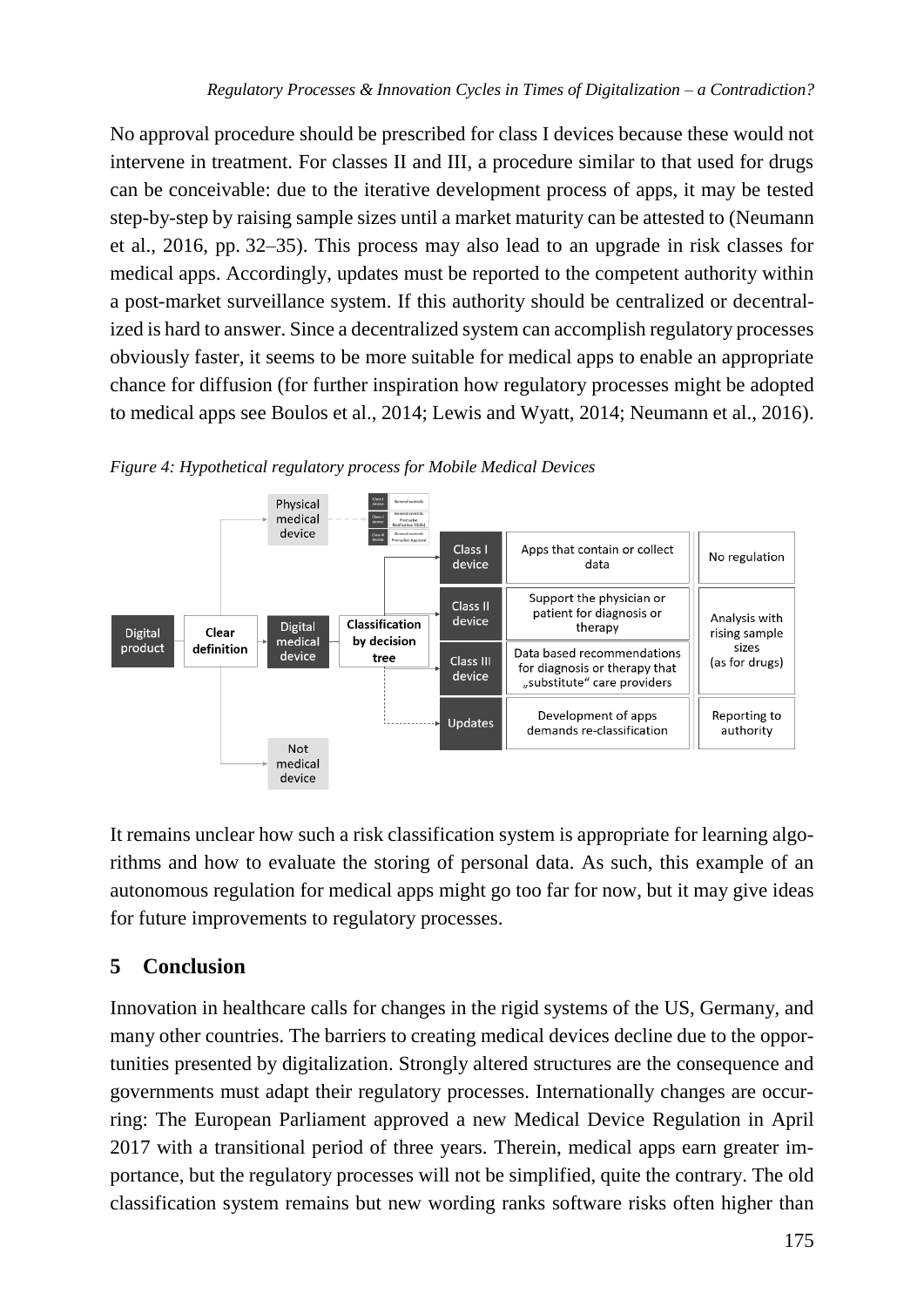before, which leads to longer regulatory processes. This means much more burden on most, often young, innovative companies, which might fail due to this regulation. Instead, a regulatory system that encourages innovative products by enabling an adequate speed of the process would be a better way to promote and enable innovation in the medical device industry.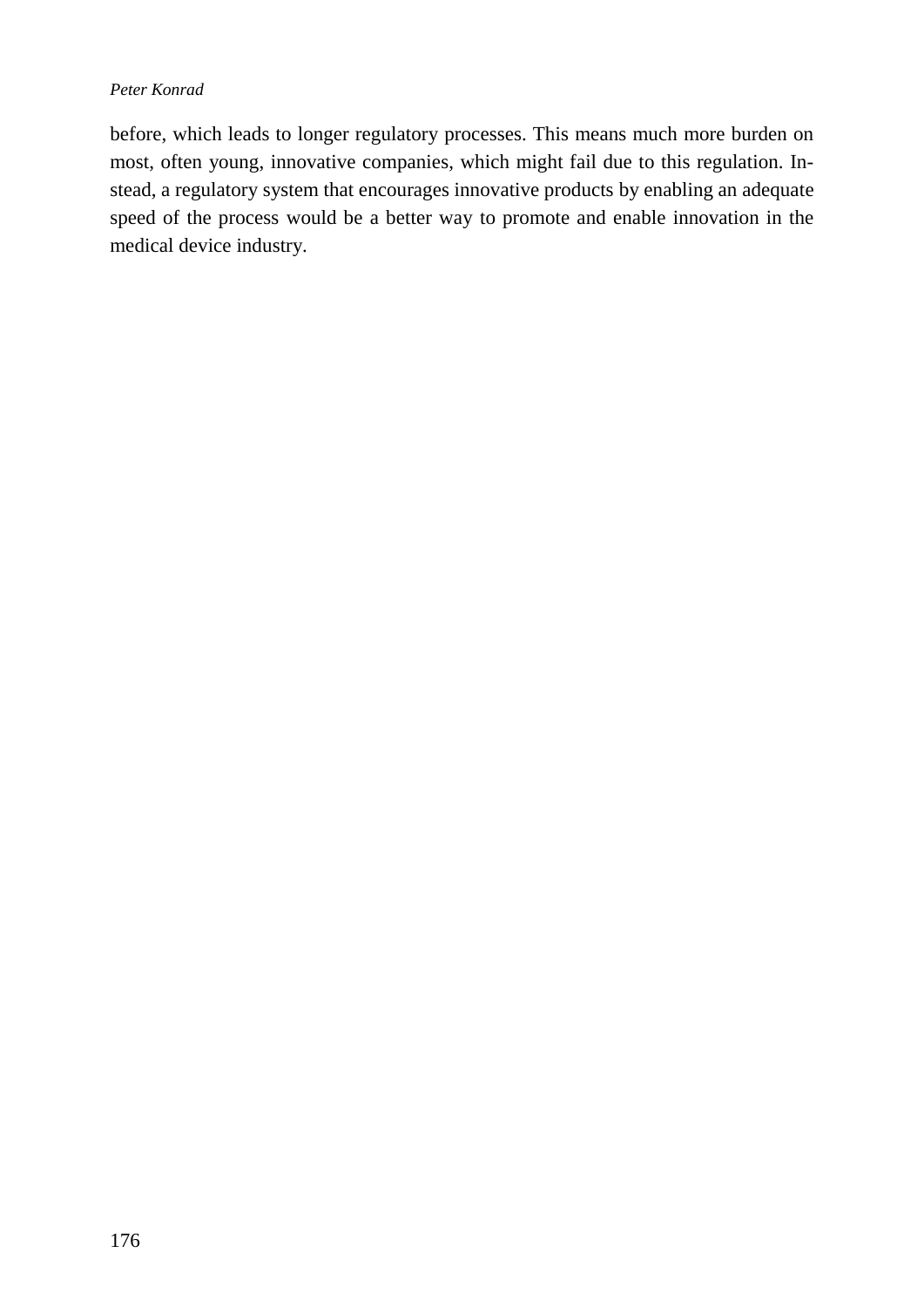## <span id="page-14-0"></span>**References**

Akerlof, G. A. (1970), 'The Market for "Lemons": Quality Uncertainty and the Market Mechanism', *The Quarterly Journal of Economics*, vol. 84, no. 3, p. 488.

Albrecht, U.-V. and Jan, U. (2016), 'Kapitel 1. Einführung und Begriffsbestimmungen', in Albrecht, U.-V. (ed.) *Chancen und Risiken von Gesundheits-Apps (CHARISMHA)*, pp. 48–61.

AOK-Bundesverband (2013), *Medizinprodukte - Mythen und Wahrheit,* AOK-Bundesverband [Online]. Available at: http://aok-bv.de/imperia/md/aokbv/politik/versicherte/ thesenpapier\_gross\_0713\_dt.pdf (Accessed May 02, 2017).

Baregheh, A., Rowley, J. and Sambrook, S. (2009), 'Towards a Multidisciplinary Definition of Innovation', *Management Decision*, vol. 47, no. 8, pp. 1323–1339.

Baron, D. P. (1989), 'Chapter 24 Design of Regulatory Mechanisms and Institutions', in Schmalensee, R. and Willing, R. (eds.) *Handbook of Industrial Organization,* 2nd edn, Amsterdam, Elsevier, pp. 1347–1447.

BfArM (2015), *Orientierungshilfe Medical Apps,* BfArM [Online]. Available at: http:// www.bfarm.de/DE/Medizinprodukte/Abgrenzung/medical\_apps/\_node.html (Accessed April 23, 2017).

Bierbaum, M. and Bierbaum, M. E. (2017), 'Medical Apps im Kontext von Zulassung und Erstattung', in Pfannstiel, M. A., Da-Cruz, P. and Mehlich, H. (eds.) *Digitale Transformation von Dienstleistungen im Gesundheitswesen I,* Wiesbaden, Springer Fachmedien Wiesbaden, pp. 249–263.

Blind, K. (2016), 'The Impact of Regulation on Innovation', in Edler, J., Cunningham, P., Gök, A. and Shapira, P. (eds.) *Handbook of Innovation Policy Impact,* Cheltenham, UK, Northampton, MA, USA, Edward Elgar Publishing, pp. 450–482.

BMG (2010), *Medizinprodukterecht im Überblick,* Bundesministerium für Gesundheit [Online]. Available at: https://www.bundesgesundheitsministerium.de/fileadmin/ redaktion/pdf\_allgemein/

Medizin\_Produkte\_Marktzugangsvoraussetzungen\_fuer\_Medizinprodukte.pdf (Accessed May 01, 2017).

Boulos, M. N. K., Brewer, A. C., Karimkhani, C., Buller, D. B. and Dellavalle, R. P. (2014), 'Mobile Medical and Health Apps: State of the Art, Concerns, Regulatory Control and Certification', *Online Journal of Public Health Informatics*, vol. 5, no. 3, p. 229.

Brozen, Y. (1951), 'Invention, Innovation, and Imitation', *The American Economic Review*, vol. 41, no. 2, pp. 239–257.

Cheng, M. (2003), *Medical Device Regulations: Global Overview and Guiding Principles*, Geneva, World Health Organization.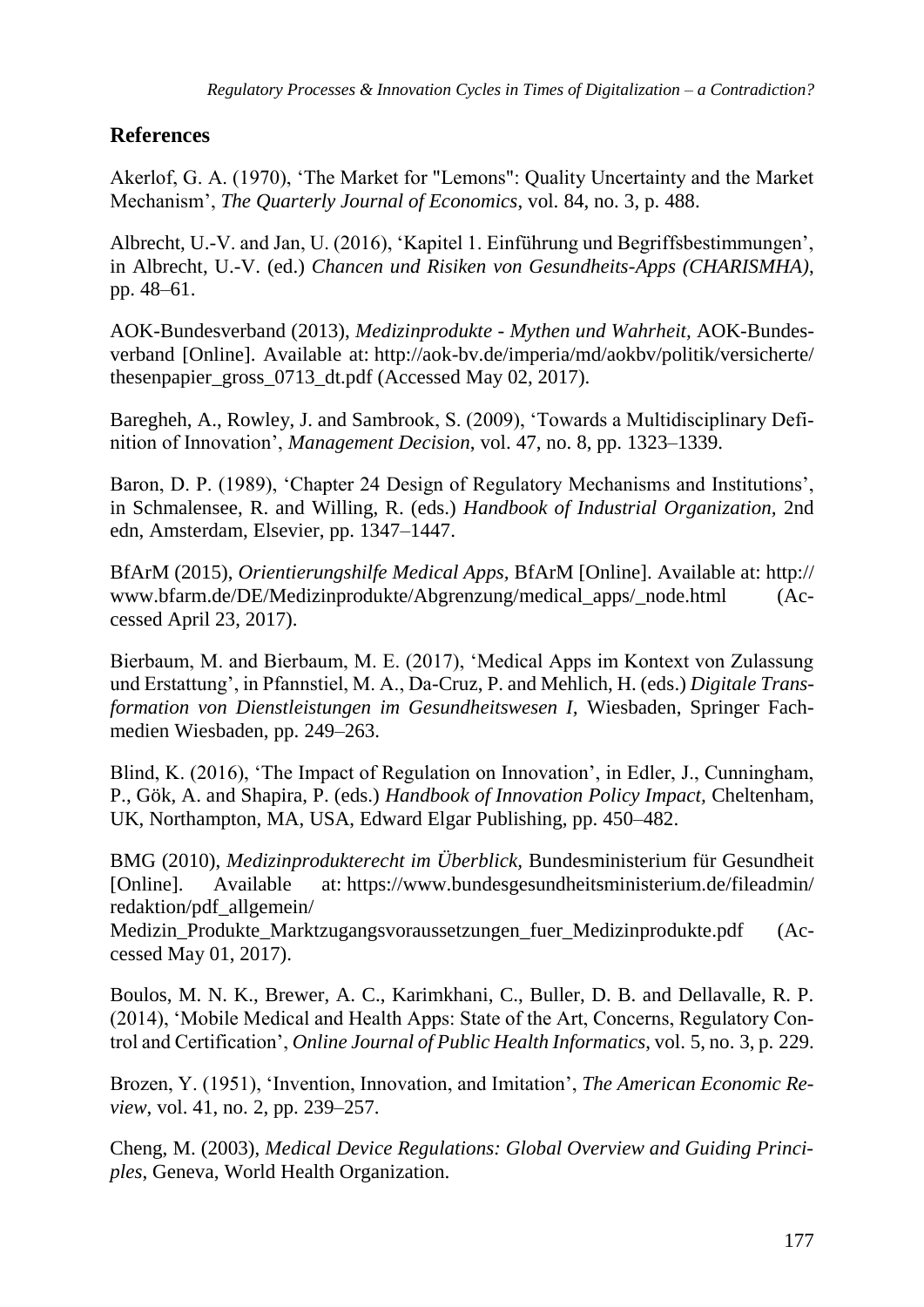Christensen, C. M., Bohmer, R. and Kenagy, J. (2000), 'Will Disruptive Innovations Cure Health Care?', *Harvard Business Review*, vol. 78, no. 5, pp. 102-112.

Cortez, N. G., Cohen, I. G. and Kesselheim, A. S. (2014), 'FDA Regulation of Mobile Health Technologies', *The New England Journal of Medicine*, vol. 371, no. 4, pp. 372– 379.

Emergo Group (2017), *How Long it Takes the US FDA to Clear Medical Devices via the 510(k) Process: An Examination of 15,000 Medical Device Applications Cleared by the US Food and Drug Administration between 2012 and 2016, Emergo Group [Online].* Available at: https://www.emergogroup.com/sites/default/files/emergo-fda-510k-dataanalysis-2017.pdf (Accessed April 29, 2017).

Europäisches Parlament und Rat (1993), *Richtlinie 93/42/EWG des Rates*.

Fargen, K., Frei, D., Fiorella, D., McDougall, C., Myers, P. and Hirsch, J. (2013), 'The FDA Approval Process for Medical Devices: An Inherently Flawed System or a Valuable Pathway for Innovation?', *Journal of Neurointerventional Surgery*, vol. 5, no. 4, pp. 269–275.

FDA (2014), *Classify Your Medical Device* [Online], U.S. Food and Drug Administration. Available at: https://www.fda.gov/MedicalDevices/DeviceRegulationandGuidance/Overview/ClassifyYourDevice/default.htm (Accessed April 24, 2017).

FDA (2014), *Classify Your Medical Device - Class I / II Exemptions* [Online], U.S. Food and Drug Administration. Available at: https://www.fda.gov/MedicalDevices/DeviceRegulationandGuidance/Overview/ClassifyYourDevice/ucm051549.htm (Accessed April 29, 2017).

FDA (2015), *Mobile Medical Applications: Guidance for Industry and Food and Drug Administration Staff,* U.S. Food and Drug Administration [Online]. Available at: https:// www.fda.gov/downloads/MedicalDevices/DeviceRegulationandGuidance/GuidanceDocuments/UCM263366.pdf (Accessed April 23, 2017).

FDA (2016), *Premarket Notification 510(k)* [Online], U.S. Food and Drug Administration. Available at: https://www.fda.gov/MedicalDevices/DeviceRegulationandGuidance/HowtoMarketYourDevice/PremarketSubmissions/PremarketNotification510k/default.htm (Accessed April 29, 2017).

FDA (2017), *Consumer Updates: Keeping Up with Progress in Mobile Medical Apps* [Online], U.S. Food and Drug Administration. Available at: https://www.fda.gov/For-Consumers/ConsumerUpdates/ucm368634.htm (Accessed April 30, 2017).

FDA (2017), *Digital Health* [Online], U.S. Food and Drug Administration. Available at: https://www.fda.gov/MedicalDevices/DigitalHealth/default.htm (Accessed April 23, 2017).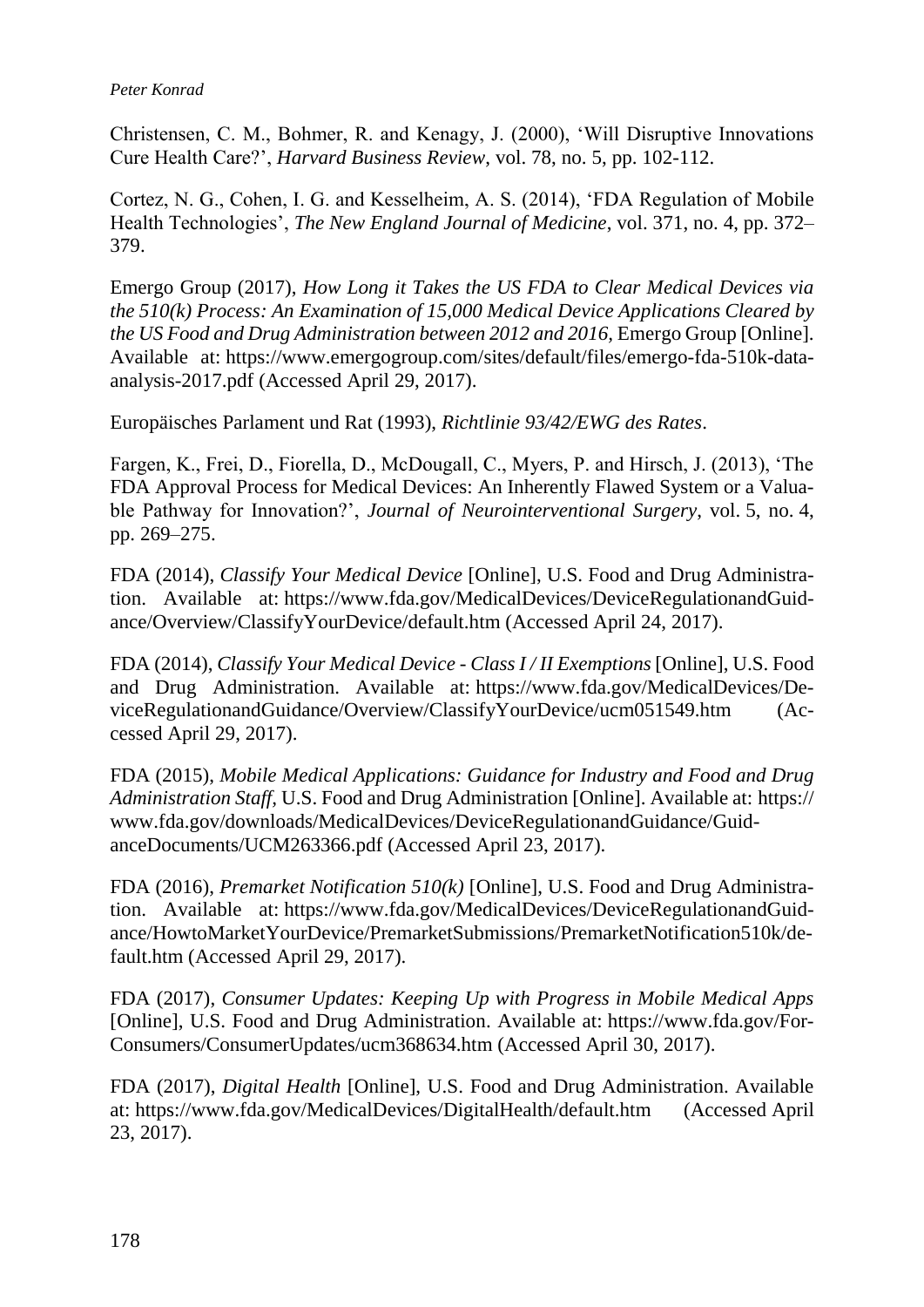FDA (2017), *Mobile Medical Applications* [Online], U.S. Food and Drug Administration. Available at: https://www.fda.gov/MedicalDevices/DigitalHealth/MobileMedicalApplications/ucm255978.htm (Accessed April 23, 2017).

FDA (2017), *Premarket Approval (PMA)* [Online], U.S. Food and Drug Administration. Available at: https://www.fda.gov/medicaldevices/deviceregulationandguidance/howtomarketyourdevice/premarketsubmissions/premarketapprovalpma/default.htm (Accessed April 29, 2017).

FDA (2017), *Premarket Notification (510k) - 510(k) Submission Process* [Online], U.S. Food and Drug Administration. Available at: https://www.fda.gov/MedicalDevices/DeviceRegulationandGuidance/HowtoMarketYourDevice/PremarketSubmissions/PremarketNotification510k/ucm070201.htm (Accessed April 29, 2017).

Holmstrom, B. (1979), 'Moral Hazard and Observability', *Bell Journal of Economics*, vol. 10, no. 1, pp. 74–91 [Online]. Available at: http://econpapers.repec.org/ RePEc:rje:bellje:v:10:y:1979:i:spring:p:74-91 (Accessed October 03, 2017).

Hudes, M. K. (2017), 'Fostering Innovation in Digital Health a New Ecosystem', in *Microelectronics Symposium (Pan Pacific)*, pp. 1–6.

Hwang, T. J., Sokolov, E., Franklin, J. M. and Kesselheim, A. S. (2016), 'Comparison of Rates of Safety Issues and Reporting of Trial Outcomes for Medical Devices Approved in the European Union and United States: Cohort study', *BMJ (Clinical Research Ed.)*, vol. 353, no. 3323.

Knöpple, K., Oschmann, L., Neumann, J. and Neisecke, T. (2016), *Transfer von Digital-Health-Anwendungen in den Versorgungsalltag: Teil 1: Transfermodell, Varianten und Hürden,* Bertelsmann Stiftung.

Kramer, D. B., Xu, S. and Kesselheim, A. S. (2012), 'Regulation of Medical Devices in the United States and European Union', *The New England Journal of Medicine*, vol. 366, no. 9, pp. 848–855.

Lewis, T. L. and Wyatt, J. C. (2014), 'mHealth and Mobile Medical Apps: A Framework to Assess Risk and Promote Safer Use', *Journal of Medical Internet Research*, vol. 16, no. 9.

Makower, J., Meer, A. and Denend, L. (2010), *FDA Impact on U.S. Medical Technology Innovation: A Survey of Over 200 Medical Technology Companies,* MedTech Europe [Online]. Available at: http://www.medtecheurope.org/sites/default/files/resource\_items/files/01112010\_FDA%20impact%20on%20US%20medical%20technology%20innovation\_Backgrounder.pdf (Accessed May 02, 2017).

Malvey, D. and Slovensky, D. J. (2014), *mHealth: Transforming Healthcare* [Online], Boston, MA, s.l., Springer US. Available at: http://dx.doi.org/10.1007/978-1-4899- 7457-0 (Accessed October 03, 2017).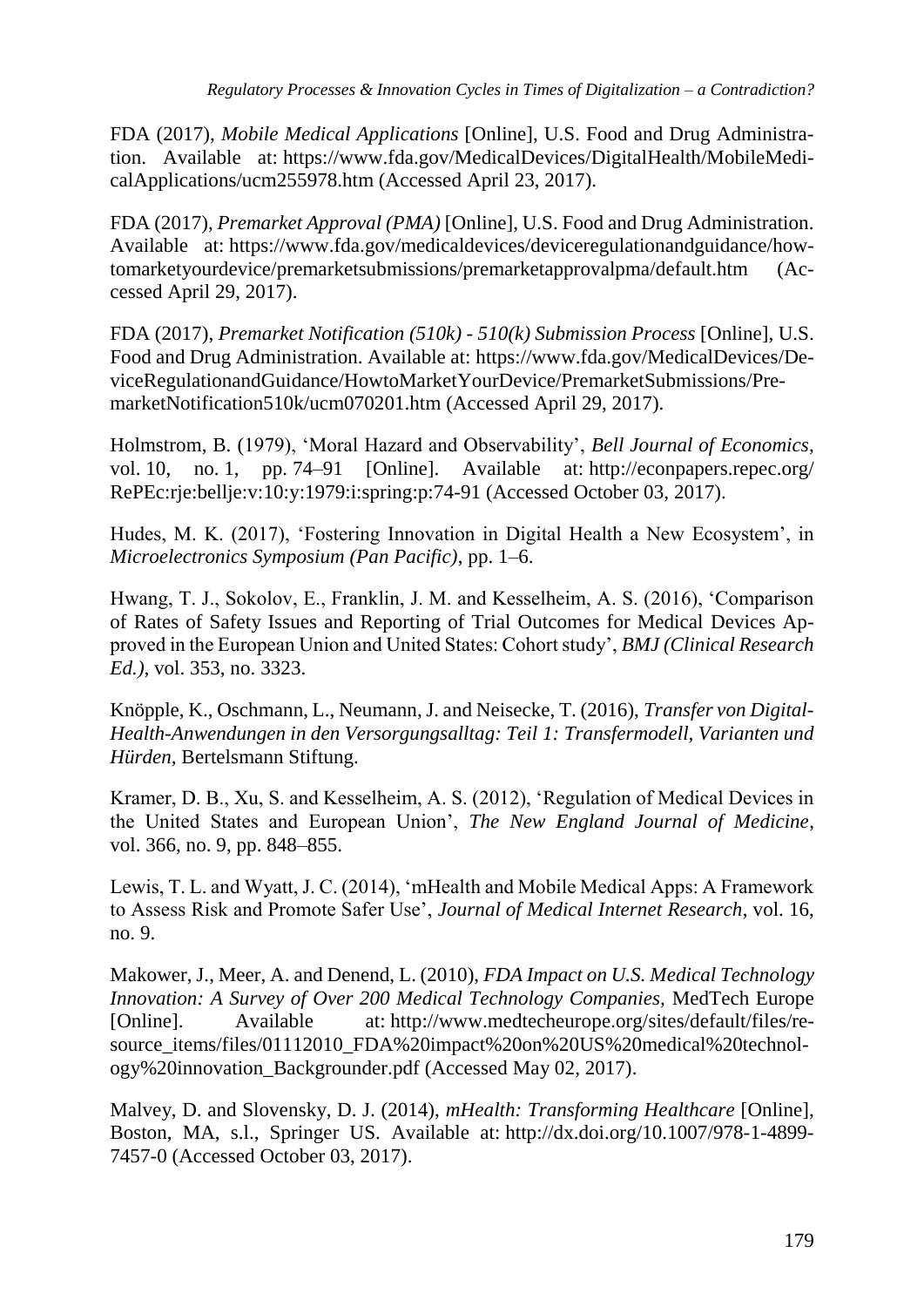Neumann, K., Larisch, K., Dietzel, J., Kurepkat, M., Weißer, M. and Wenzlau, V. (2016), *Digitale Versorgungsprodukte: Chancen nutzen, sichere Wege in den Markt schaffen,* IGES Institut.

OECD (n.d.), *Regulatory Reform and Innovation,* OECD [Online]. Available at: https:// www.oecd.org/sti/inno/2102514.pdf (Accessed April 17, 2017).

PA Consulting (2016), *Gaining Competitive Advantage in Medical Devices: How to Optimise Time- and Cost-to-Market in Product Development,* PA Consulting [Online]. Available at: http://www2.paconsulting.com/rs/526-HZE-833/images/Gaining%20competitive%20advantage%20in%20medical%20devices.pdf (Accessed April 30, 2017).

Porter, M. E. (1990), *The Competitive Advantage of Nations: With a New Introduction*, New York, N.Y., Free Press.

Rising, J. P. and Moscovitch, B. (2015), 'Characteristics of Pivotal Trials and FDA Review of Innovative Devices', *PloS One*, vol. 10, no. 2.

Rogers, E. M. (2003), *Diffusion of Innovations*, 5th edn, New York, u.a., Free Press.

Roh, C.-Y. and Kim, S. (2017), 'Medical Innovation and Social Externality', *Journal of Open Innovation: Technology, Market, and Complexity*, vol. 3, no. 1, p. 386.

Samuelson, W. F. (1984), 'Bargaining under Asymmetric Information', *Econometrica*, vol. 52, no. 4, p. 995.

Sengupta, J. (2014), *Theory of Innovation*, Cham, Springer International Publishing.

Sorenson, C., Drummond, M. and Bhuiyan Khan, B. (2013), 'Medical Technology as a Key Driver of Rising Health: Disentangling the Relationship', *ClinicoEconomics and Outcomes Research : CEOR*, vol. 5, pp. 223–234.

Stewart, L. A. (2011), *The Impact of Regulation on Innovation in the United States: A Cross-Industry Literature Review,* Information Technology & Innovation Foundation.

van de Ven, A. H. (1999), *The Innovation Journey* [Online], New York, N.Y., Oxford Univ. Press. Available at: http://www.loc.gov/catdir/enhancements/fy0604/99012927 d.html (Accessed October 03, 2017).

Walter, J. R., Hayman, E., Tsai, S., Ghobadi, C. W. and Xu, S. (2016), 'Medical Device Approvals through the Premarket Approval Pathway in Obstetrics and Gynecology: Process and Problems from 2000 to 2015', *Obstetrics and Gynecology*, vol. 127, no. 6, pp. 1110–1117.

WHO (2010), *Barriers to Innovation in the Field of Medical Devices: Background Paper 6,* WHO [Online]. Available at: http://apps.who.int/iris/bitstream/10665/70457/1/ WHO\_HSS\_EHT\_DIM\_10.6\_eng.pdf (Accessed April 30, 2017).